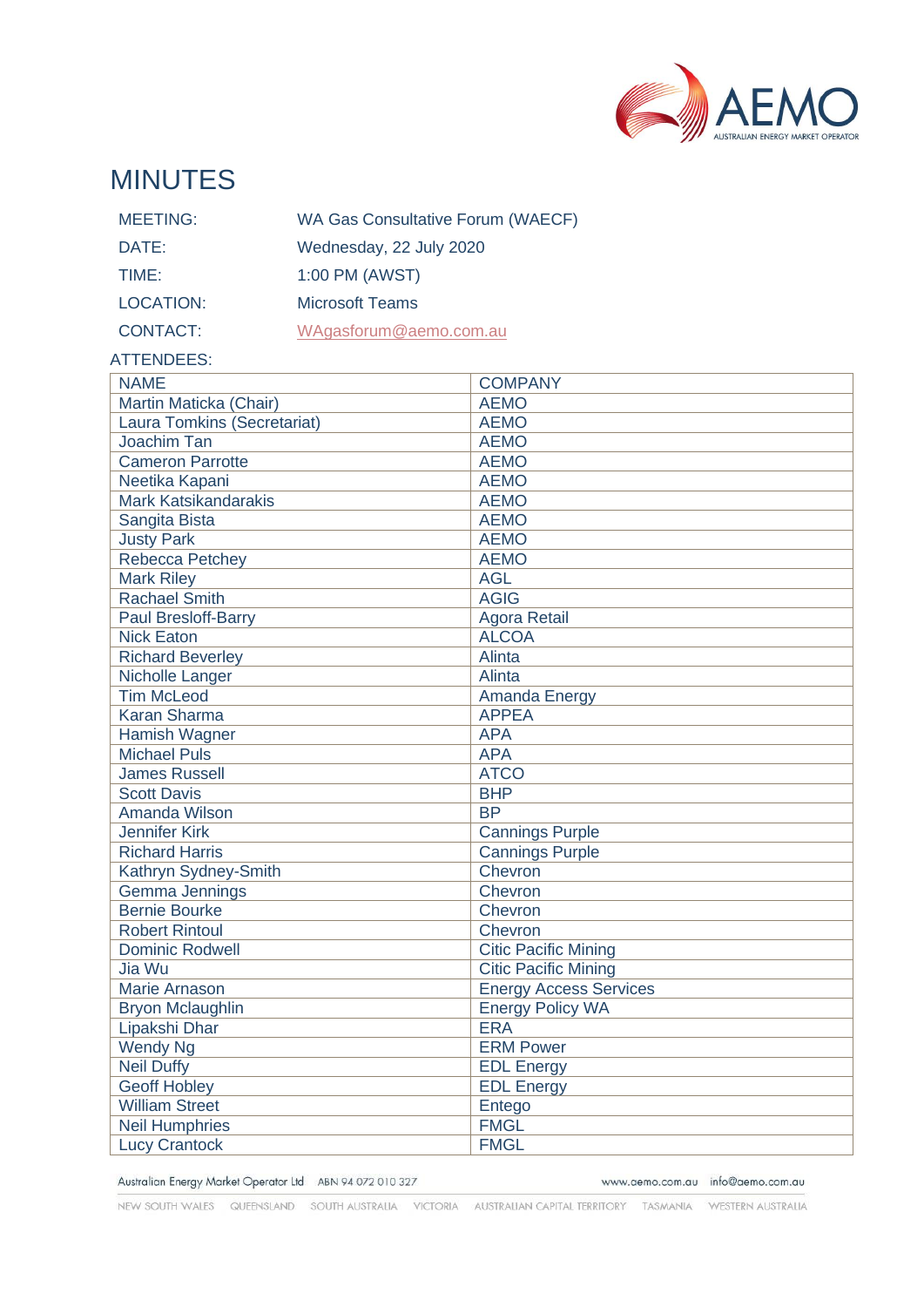

| <b>Stephen Delmonaco</b> | <b>Exxon Mobil</b>       |
|--------------------------|--------------------------|
| <b>Adrian Hamra</b>      | <b>Exxon Mobil</b>       |
| Allan McDougall          | <b>Gas Trading</b>       |
| <b>Taron Brearley</b>    | <b>JTSI</b>              |
| <b>Noelle Leonard</b>    | <b>JTSI</b>              |
| <b>Ben Laidler</b>       | <b>JTSI</b>              |
| <b>Iulian Sirbu</b>      | <b>Infinite Energy</b>   |
| Jodie McDonnell          | Kleenheat                |
| <b>Richard DeBont</b>    | <b>KUFPEC</b>            |
| <b>Ashley Chan</b>       | <b>KUFPEC</b>            |
| <b>Peter Kolf</b>        | <b>KPKSAS</b>            |
| Ayako Akutagawa          | Mepau                    |
| Simon Molyneux           | <b>Molyneux Advisors</b> |
| <b>Nicole Filbay</b>     | <b>NOPTA</b>             |
| Jana O'Kane              | <b>Quadrant Energy</b>   |
| <b>Jenny Laidlaw</b>     | <b>RCPWA</b>             |
| <b>Stephen Eliot</b>     | <b>RCPWA</b>             |
| <b>Graham Weaver</b>     | <b>Santos</b>            |
| <b>Leah Kisiel</b>       | Santos                   |
| <b>Erin Sutton</b>       | <b>Santos</b>            |
| Sam McCready             | Santos                   |
| <b>Ben Goldbloom</b>     | Saracen                  |
| <b>Shirley Qiu</b>       | <b>Shell</b>             |
| <b>Charles Loh</b>       | <b>Shell</b>             |
| <b>Tao-Liang Lee</b>     | <b>Shell</b>             |
| <b>Aakash Sembey</b>     | <b>Simply Energy</b>     |
| <b>Colby Hauser</b>      | <b>Strike Energy</b>     |
| <b>Carole Clare</b>      | Synergy                  |
| Kyo Baba                 | <b>Tokyo Gas</b>         |
| Ayumi Sugita             | <b>Tokyo Gas</b>         |
| Barbara Hagen            | <b>Verisk</b>            |
| <b>David Low</b>         | Verisk                   |
| <b>Costa Swift</b>       | <b>Verisk</b>            |
| <b>Damon Buckley</b>     | <b>Western Gas</b>       |
| <b>Cathy McKeagney</b>   | <b>Warrego Energy</b>    |
| Barbara Hagen            | Woodmac                  |
| Daniel Toleman           | Woodmac                  |
| <b>Ben Cranston</b>      | Woodside                 |
| <b>Ken Chan</b>          |                          |
| <b>Bronwen Mills</b>     |                          |
| <b>Steven Taylor</b>     |                          |
|                          |                          |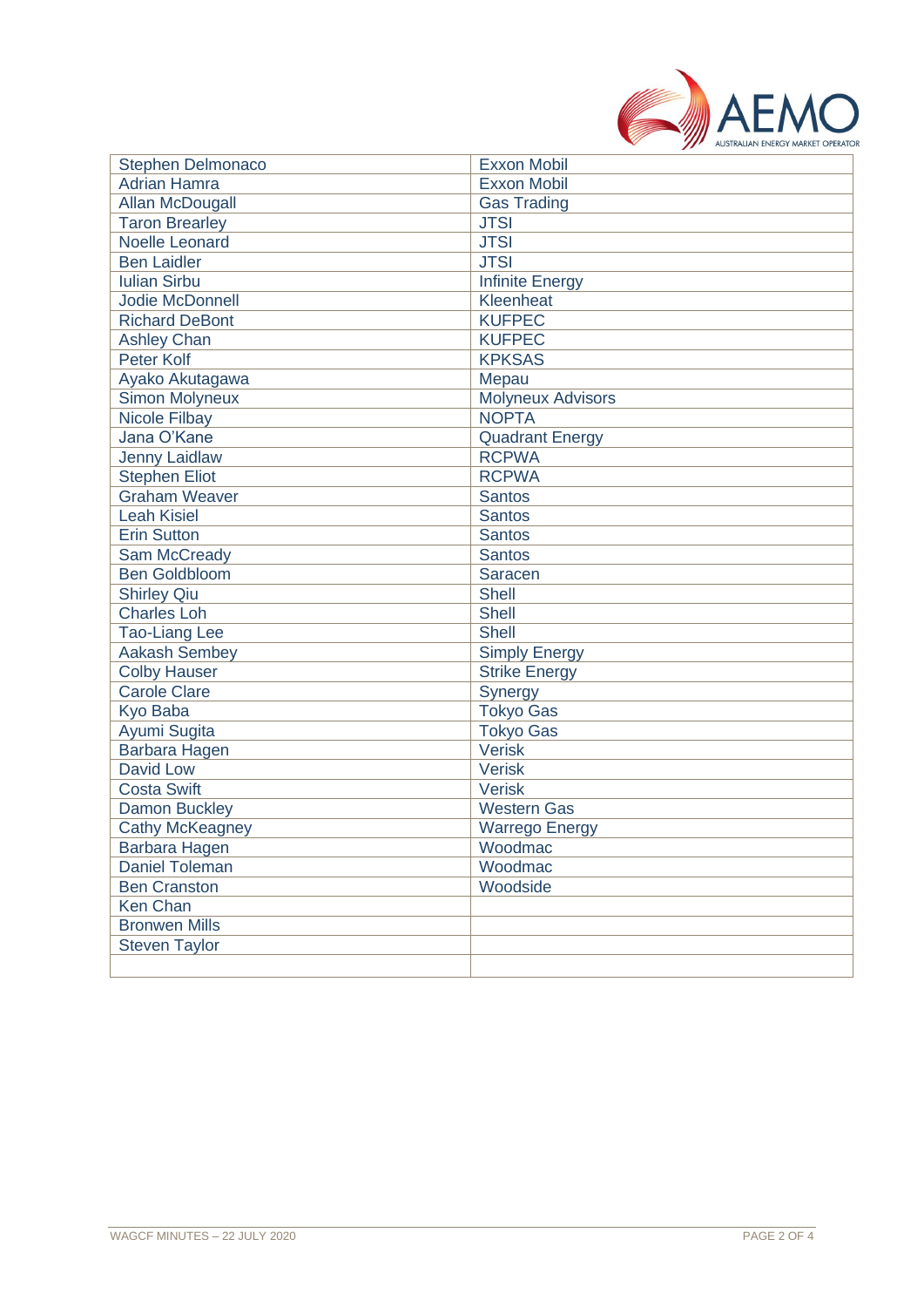

## **1. Welcome and Previous meeting minutes**

Martin Maticka (AEMO) opened the meeting at 1:05 pm, welcomed attendees to WAGCF No.15.

The minutes from the previous WAGCF (15 November 2019) were endorsed. AEMO to publish the minutes as final on the website (Action Item 1.1).

Martin mentioned a query AEMO received through the WAGCF survey from the last forum regarding 'Market supply and depletion rates.' For AEMO to better understand the scope of the question and to be able to provide a response, Martin asked that more information be provided, this can be provided through the survey from this meeting or by emailing [WAgasforum@aemo.com.au](mailto:WAgasforum@aemo.com.au)

### **2. Covid-19 Insights**

Martin Maticka (AEMO) provided an overview of AEMO's response to Covid-19, noting:

- The alternate control centre was stood up as an additional site for real time control and limited support staff.
- Critical staff continue to be segregated and isolated from the rest of the organisation.
- Numerous engagements across the industry were held, focussing on a variety of issues.
- Perth staff have returned to work on a limited roster.
- Impacts on Demand:
	- $\circ$  The expected reduction in demand at the onset of Covid-19, was linked to possible increases in isolation and shut down requirements.
	- o Changes in demand as a result of unseasonal weather, were significantly more pronounced than any Covid-19 impacts.
- Impact on Balancing Prices:
	- $\circ$  Higher prices overnight and the evening peak driven by high unavailability from coal-fired generation.
	- $\circ$  Changes in availability were the most significant drivers for price changes.
- Monitoring of Retailer Default Risk.

Martin also briefly touched on the Draft Quarterly Energy Dynamics Report findings for Q2 2020 noting:

- Gas consumption:
	- o Total consumption increased 10% compared to Q1 2020.
- Gas Production:
	- o Total production increased 10% compared to Q1 2020.

## **3. 2020 WEM Electricity Statement of Opportunities (ESOO) Formal information Request Process**

Justine Park and Rebecca Petchey (AEMO) presented some preliminary outcomes from the Formal Information Request (FIR) process conducted for the development of the 2020 WA Gas Statement of Opportunities.

The FIR data indicates that:

- Maximum Contracted Quantity (MCQ) from suppliers has decreased slightly while MCQ from customers is similar to last year.
- Expected gas demand has increased slightly.
- There will be sufficient firm supply capacity to meet expected demand between 2021 and 2030.